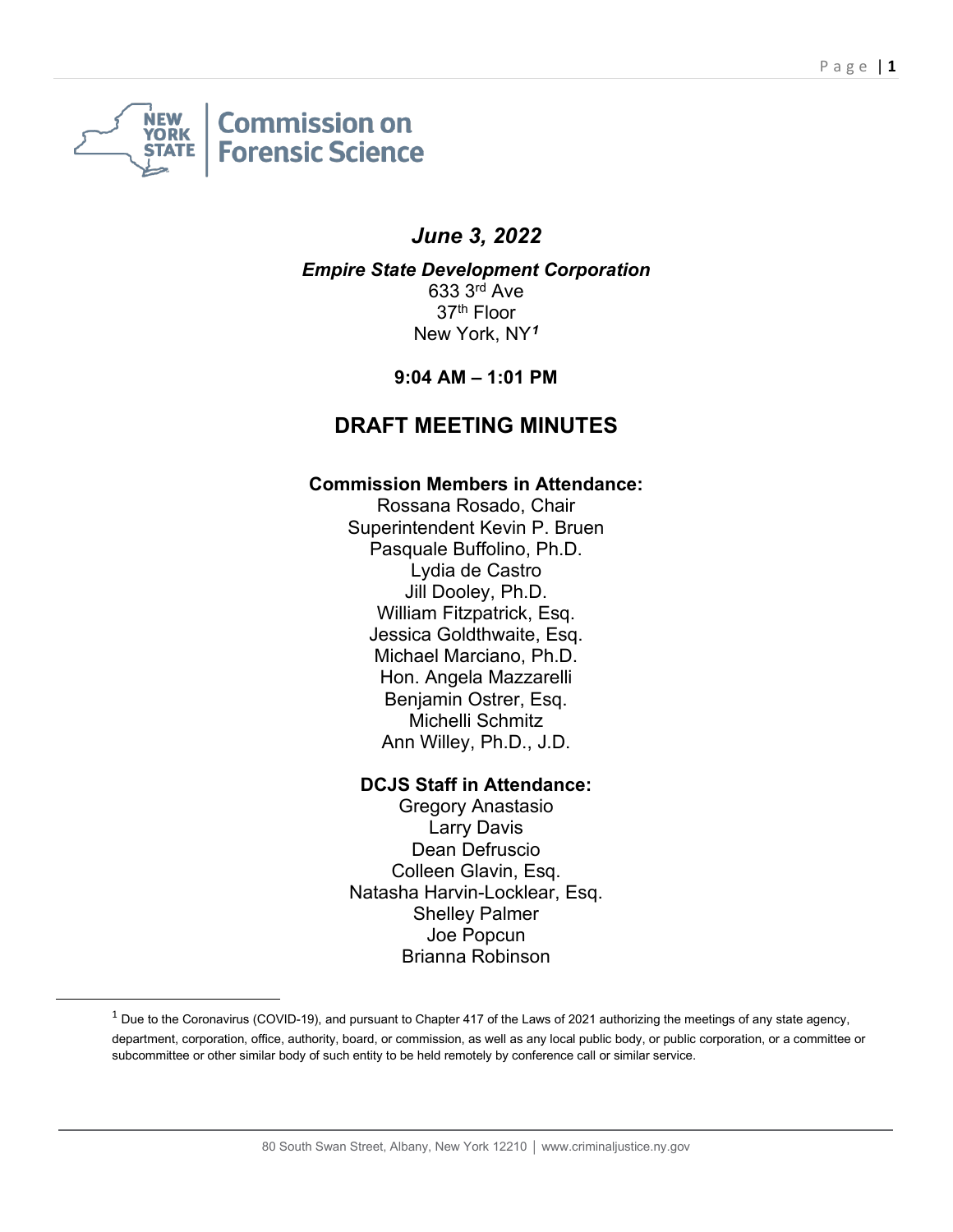### Elizabeth Suparmanto

**Other Attendees:** John Clark – Monroe County Crime Lab Karen Dooling – Nassau County OME, Division of Forensic Services Mark Gil – Nassau County OME, Division of Forensic Services Kyra McKay – NYC OCME, Department of Forensic Biology Meredith Rosenberg – NYC OCME, Department of Forensic Biology

> *Approximate video times*

Chair Rosado opened the meeting and took a roll call as the members were in attendance in New York, Albany and virtually. A quorum was established with 12 members (Rosado, Bruen, Buffolino, de Castro, Dooley, Fitzpatrick, Goldthwaite, Marciano, Mazzarelli, Ostrer, Schmitz, and Willey). **00:00:40 00:01:35**

Chair Rosado requested a motion to approve the June 3, 2022, agenda. The motion was made by Mr. Fitzpatrick, seconded by Ms. Goldthwaite, and approved unanimously with 12 votes. **00:01:40 00:02:33**

Then, Chair Rosado requested a motion to approve the minutes of the March 4, 2022, Commission meeting. The motion was made by Dr. Dooley, Superintendent Bruen seconded the motion, and it was approved unanimously with 12 votes. **00:02:36 00:03:39**

Chair Rosado asked Dr. Dooley to walk the Commission through the Accreditation/Laboratory Updates. During this agenda item, matters regarding the Erie County Central Police Services Forensic Laboratory, Erie County Medical Examiner's Office Forensic Toxicology Laboratory, Monroe County Crime Laboratory, Monroe County Office of the Medical Examiner Toxicology Laboratory, Nassau County Medical Examiner Department of Forensic Toxicology, New York City OCME Department of Forensic Toxicology, New York City Police Department Police Laboratory, New York State Police Crime Laboratory, Niagara County Sheriff's Office Forensic Laboratory, Onondaga County Health Department Forensic Toxicology Laboratory, Suffolk County Crime Laboratory, Suffolk County Office of the Medical Examiner Toxicology Laboratory, and Westchester County Department of Labs and Research Division of Forensic Toxicology were considered. Representatives from the laboratories were available in person or via WebEx to respond to members' questions. **00:03:42 01:21:57**

The Commission reviewed the Erie County Central Police Services Forensic Laboratory ANAB re-accreditation assessment documentation and the binding recommendation of the DNA Subcommittee. Mr. Fitzpatrick made a motion to accept the binding recommendation of the DNA Subcommittee to renew the New York State Accreditation of the Erie County Central Police Services Forensic Laboratory in the discipline of Biology and renew full New York State Accreditation for a period concurrent with their ANAB accreditation. Dr. Buffolino seconded the motion and it was approved with 11 votes (Rosado, Bruen, Buffolino, de Castro, Dooley, Fitzpatrick, Goldthwaite, Marciano, Mazzarelli, Ostrer, and Willey) and 1 abstention (Schmitz). **00:04:06 00:14:55**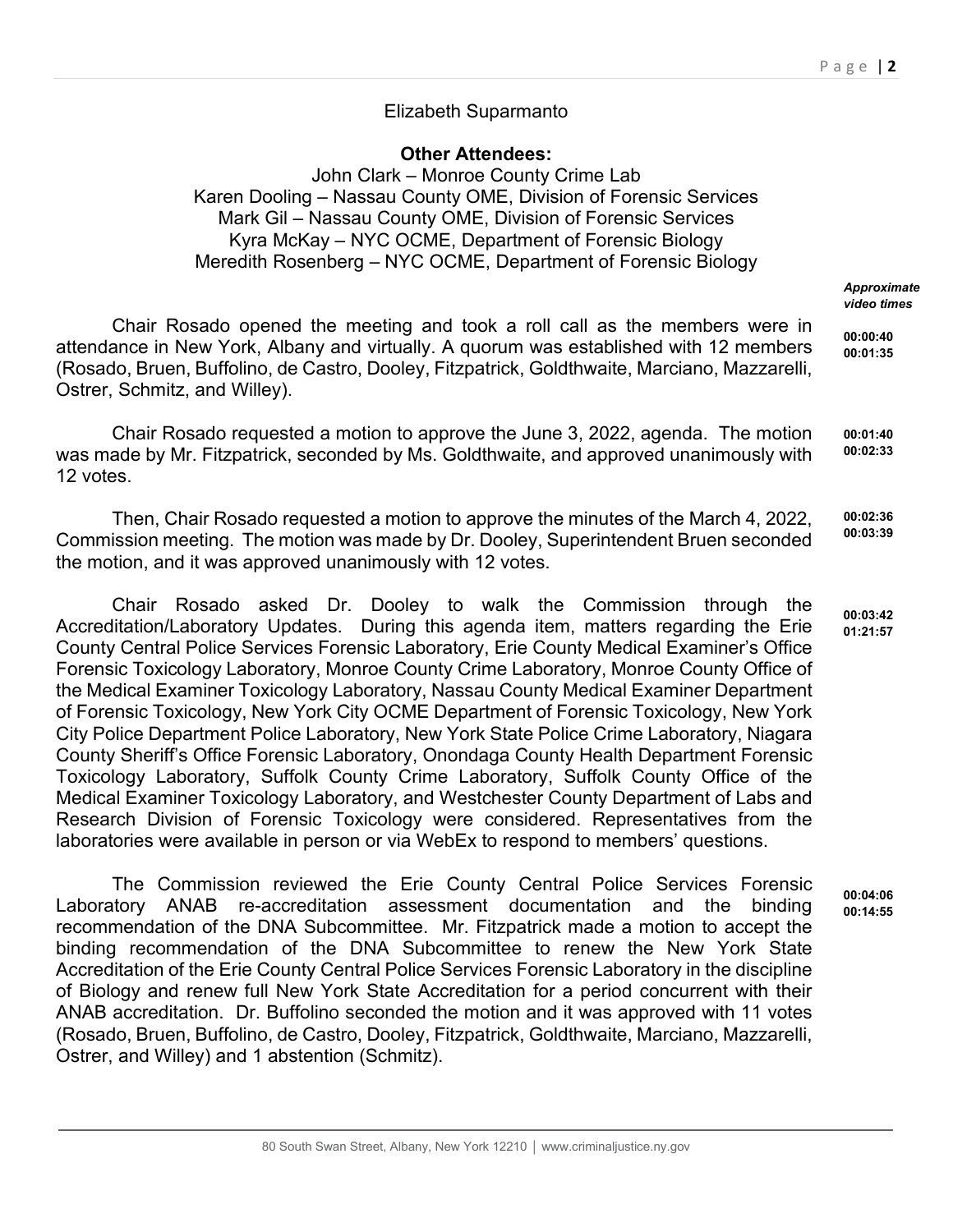Next the Commission reviewed the Erie County Medical Examiner's Office of Forensic Toxicology Laboratory's ABFT re-accreditation inspection. Dr. Buffolino made for a motion to renew the laboratory's New York State Accreditation. Dr. Marciano seconded, and it was approved unanimously with 12 votes.

The Monroe County Crime Laboratory is in the process of remediating nonconformances identified during its ANAB full re-accreditation assessment. To allow for the completion of the process and the review by the DNA Subcommittee, Dr. Buffolino a motion for an extension of the current New York State accreditation through the next meeting of the Commission to be held on September 16, 2022. Ms. Schmitz seconded the motion and it was approved unanimously with 12.

Next the Commission reviewed the ABFT re-accreditation inspection of the Monroe County Office of the Medical Examiner Toxicology Laboratory. Mr. Fitzpatrick made a motion to renew the laboratory's New York State Accreditation. The motion was seconded by Judge Mazzarelli, and it was approved unanimously with 12 votes. **00:34:38 00:44:56**

The Commission then reviewed the New York City Police Department Police Laboratory's ANAB accreditation renewal documentation. Mr. Fitzpatrick made a motion to renew the New York State Accreditation of the New York City Police Department Police Laboratory concurrent with the ANAB accreditation. The motion was seconded by Commissioner Rosado and approved unanimously with 12 votes. **00:49:58 00:59:07**

The Commission reviewed the New York State Police Crime Laboratory ANAB reaccreditation assessment documentation and the binding recommendation of the DNA Subcommittee. Dr. Marciano made a motion to accept the binding recommendation of the DNA Subcommittee to renew the New York State Accreditation of the New York State Police Crime Laboratory in the discipline of Biology and renew full New York State Accreditation for a period concurrent with their ANAB accreditation. The motion was seconded by Mr. Ostrer and approved with 11 votes for (Rosado, Buffolino, de Castro, Dooley, Fitzpatrick, Goldthwaite, Marciano, Mazzarelli, Ostrer, Schmitz, and Willey) and 1 abstention (Bruen). **01:00:32 01:06:37**

Next the Commission reviewed the ANAB re-accreditation documentation for the Niagara County Sheriff's Office Forensic Laboratory. There was some discussion of personnel changes. Dr. Dooley made the motion to renew the New York State Accreditation of the laboratory for a period concurrent with their ANAB accreditation with the addition that ANAB would conduct its surveillance visits on site throughout the accreditation cycle. Dr. Buffolino seconded the motion, and it was approved with 11 votes (Rosado, Bruen, Buffolino, de Castro, Dooley, Fitzpatrick, Goldthwaite, Marciano, Mazzarelli, Ostrer, and Willey) and 1 abstention (Schmitz). **01:07:00 01:13:46**

Finally, the Commission review the ABFT re-accreditation inspection of the Suffolk County Office of the Medical Examiner Toxicology Laboratory. Dr. Buffolino made a motion to renew the New York State Accreditation of the laboratory concurrent with the ABFT cycle. Commissioner Rosado seconded the motion and it was approved unanimously with 12 votes. **01:16:36 01:19:02**

*Approximate video times* **00:14:56 00:24:05**

**00:24:10 00:34:12**